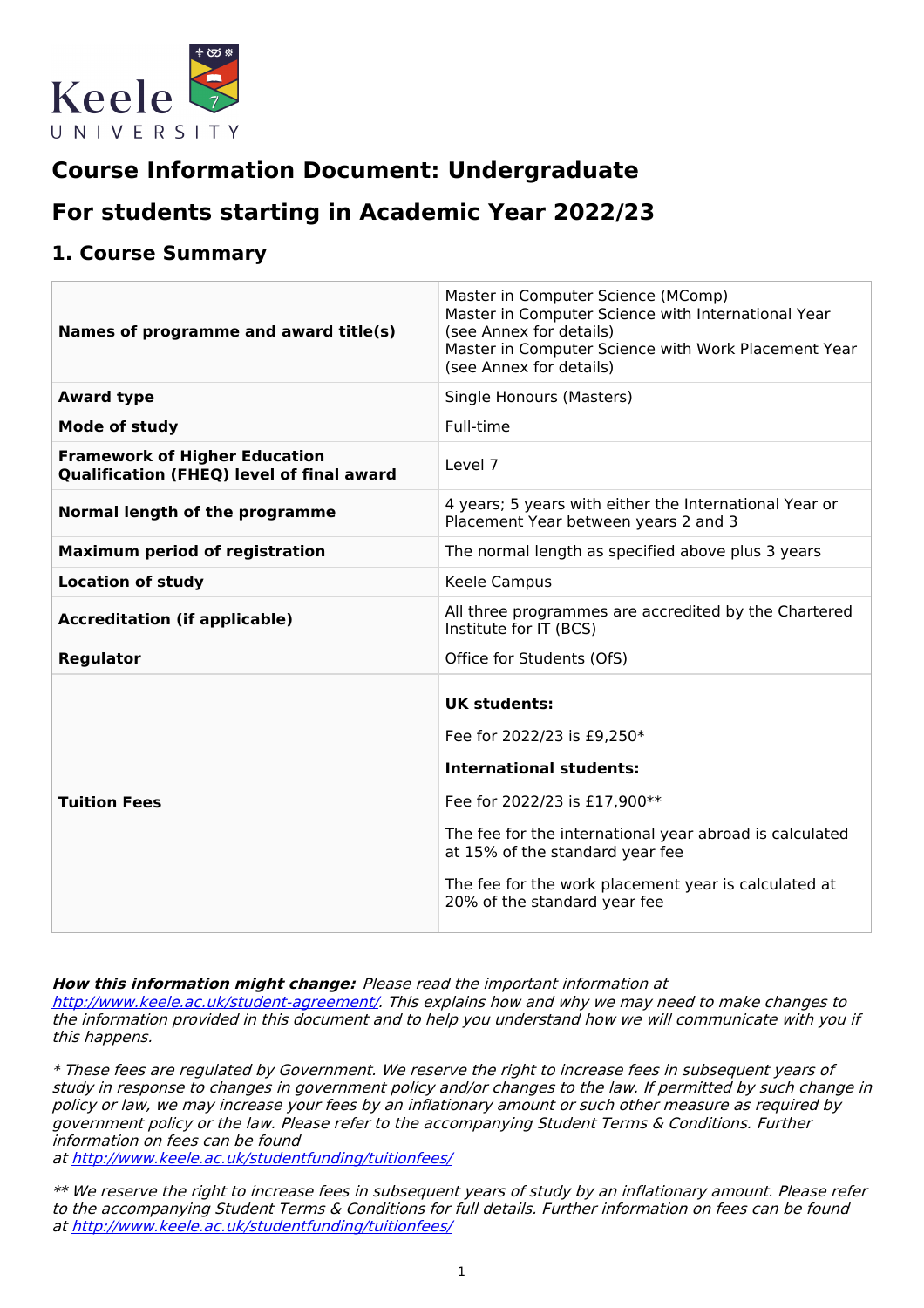# **2. What is a Integrated Masters programme?**

Integrated master's awards - which are common in science, mathematics and engineering - are delivered through a programme that combines study at the level of a bachelor's degree with honours with study at master's level. As such, a student graduates with an integrated master's degree after a single four-year programme of study. The Integrated Masters programme described in this document builds upon the three year Single Honours programme by adding a fourth year in which students study modules in Computer Science at an advanced level.

# **3. Overview of the Programme**

Master in Computer Science (MComp) is a programme for students with an interest in the application of computing to a wide range of problems. Computer systems are now vital to business, government, science and society, and there is much demand for graduates with the professional understanding and practical skills to harness software and hardware technologies to solve real-world problems, and develop the systems of the future. Many of the recent advances in these areas can be attributed to developments in computing, and this trend is likely to increase in speed and impact.

The four-year MComp Programme enables students to devote their studies full-time to the tools, techniques and underpinning theories that make the science and technology so innovative and exciting. It provides the greatest breadth of learning in the subject, and has been developed to in accordance with the accreditation requirements of the British Computer Society (BCS).

The programme explores the theoretical underpinnings of the discipline and places an emphasis on practical computer programming and software development. There is no specific subject requirement for entry to the programme, and no previous experience of computing or computer programming is assumed. The programme does not involve an advanced level of mathematics, and any mathematical knowledge needed beyond that taught at GCSE is taught as part of the modules included in the programme.

## **4. Aims of the programme**

The broad aims of the programme are to enable you to:

- Develop your intellectual, practical and additional transferable skills, to enable you to gain a sound academic grounding in the discipline of Computer Science and an understanding of the professional issues relevant to your future working life.
- Include areas of teaching at the leading edge of the discipline, as informed by subject research, discipline and industry trends and market requirements.
- Prepare you for further study or research, and for employment in industry, commerce or public service.

The range of opportunities for graduates with computing skills continues to expand. Many of our graduates move into employment that is directly computing-related, for example as systems analysts, software engineers and consultants. A number of graduates go on to study for higher degrees in a wide range of subject areas, at Keele and elsewhere.

# **5. What you will learn**

The intended learning outcomes of the programme (what students should know, understand and be able to do at the end of the programme), can be described under the following headings:

- Subject knowledge and understanding
- Subject specific skills
- Key or transferable skills (including employability skills)
- Master's level knowledge, understanding and skills

### **Subject knowledge and understanding**

Successful students will be able to demonstrate knowledge and understanding of:

- LO1.1 Computational thinking including its relevance to everyday life.
- LO1.2 The scientific method and its applications to problem solving in this area.

LO1.3 Essential facts, concepts, principles and theories relating to Computing and computer applications as appropriate to the programme of study.

LO1.4 Modelling: use such knowledge and understanding in the modelling and design of computer-based systems for the purposes of comprehension, communication, prediction and the understanding of trade-offs.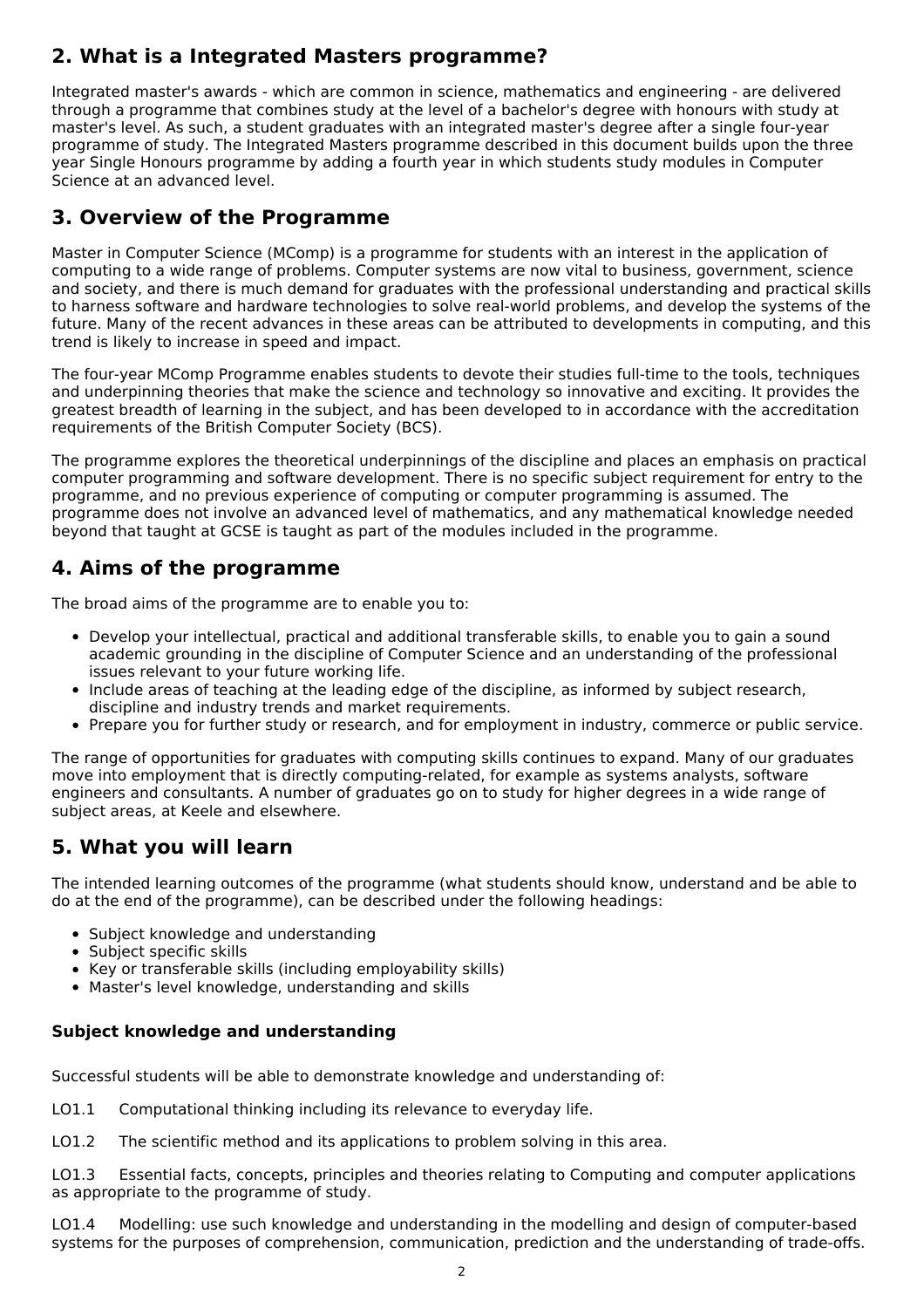LO1.5 Requirements, practical constraints and computer-based systems (and this includes computer systems, information security, embedded, and distributed systems) in their context: recognise and analyse criteria and specifications appropriate to specific problems, and plan strategies for their solutions.

LO1.6 Critical evaluation and testing: analyse the extent to which a computer-based system meets the criteria defined for its current use and future development.

LO1.7 Methods and tool: deploy appropriate theory, practices and tools for the specification, design, implementation and evaluation of computer-based systems.

LO1.8 Professional considerations: recognise the professional, economic, social, environmental, moral and ethical issues involved in the sustainable exploitation of computer technology and be guided by the adoption of appropriate professional, ethical and legal practices.

### **Subject specific skills**

Successful students will be able to:

LO2.1 Specify, design and construct reliable, secure and usable computer-based systems.

LO2.2 Evaluate systems in terms of quality attributes and possible trade-offs presented within the given problem.

LO2.3 Plan and manage projects to deliver computing systems within constraints of requirements, timescale and budget.

LO2.4 Recognise any risks and safety aspects that may be involved in the deployment of computing systems within a given context.

LO2.5 Deploy effectively the tools used for the construction and documentation of computer applications, with particular emphasis on understanding the whole process involved in the effective deployment of computers to solve practical problems.

LO2.6 Critically evaluate and analyse complex problems, including those with incomplete information, and devise appropriate solutions, within the constraints of a budget.

### **Key or transferable skills (including employability skills)**

Successful students will have the opportunity to develop:

LO3.1 A wide range of generic skills to ensure they become effective in the workplace, to the benefit of themselves, their employer and the wider economy.

LO3.2 Intellectual skills: critical thing; making a case; numeracy and literacy; information literacy. The ability to construct well-argued and grammatically correct documents. The ability to locate and retrieve relevant ideas, and ensure these are correctly and accurately referenced and attributed.

LO3.3 Self-management: self-awareness and reflection; goal setting and action planning; independence and adaptability; acting on initiative; innovation and creativity. The ability to work unsupervised, plan effectively and meet deadlines, and respond readily to changing situations and priorities.

LO3.4 Interaction: reflection and communication; the ability to succinctly present rational and reasoned arguments that address a given problem or opportunity, to a range of audiences (orally, electronically or in writing).

LO3.5 Team working and management: the ability to recognise and make best use of the skills and knowledge of individuals to collaborate. To be able to identify problems and desired outcomes and negotiate to mutually acceptable conclusions. To understand the role of a leader in setting direction and taking responsibility for actions and decisions.

LO3.6 Contextual awareness: the ability to understand and meet the needs of individuals, business and the community, and to understand how workplaces and organisations are governed.

LO3.7 Sustainability: recognising factors in environmental and societal contexts relating to the opportunities and challenges created by computing systems across a range of human activities.

#### **Master's level knowledge, understanding and skills**

Successful students will be able to: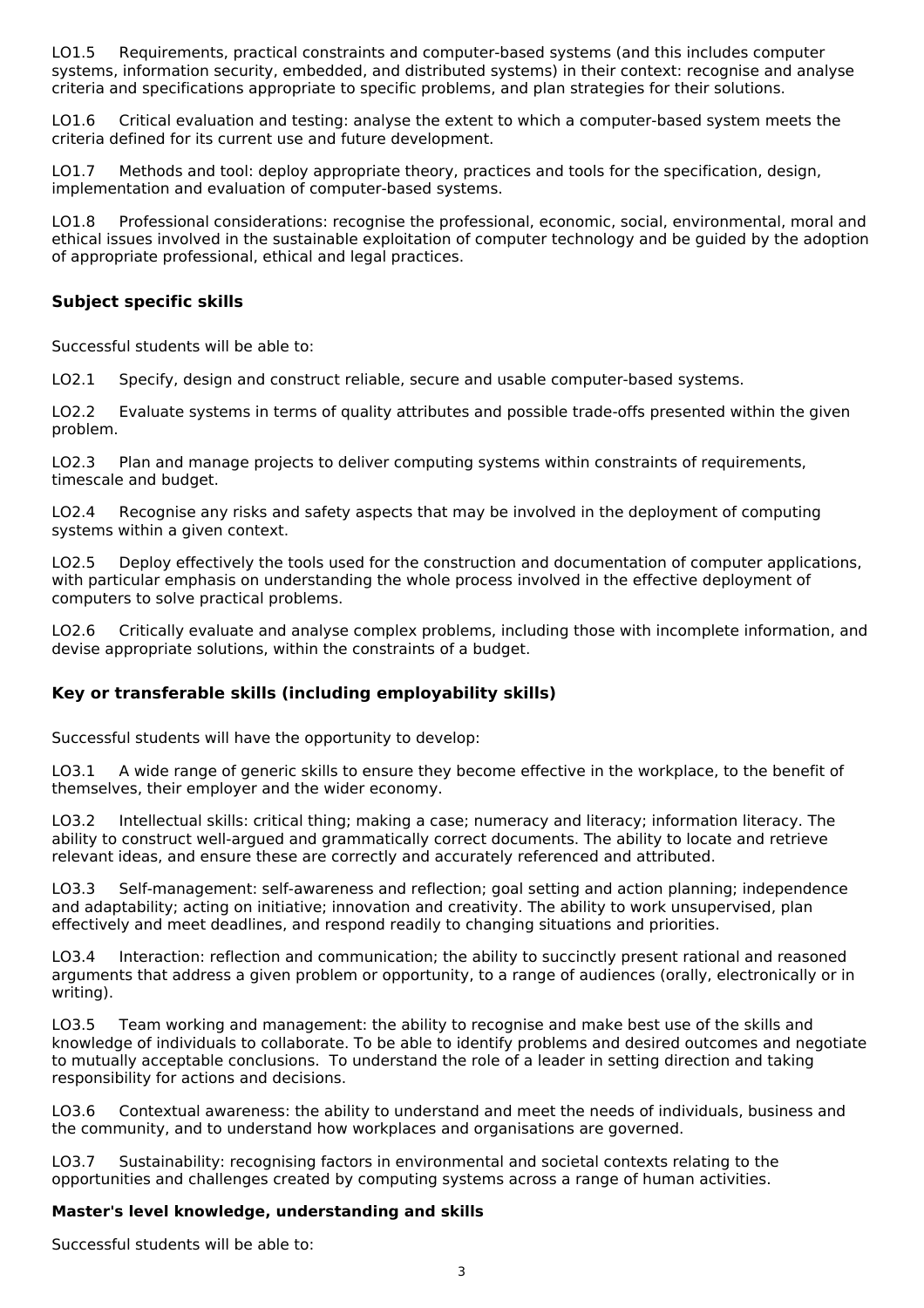LO4.1 Demonstrate the ability to critically evaluate the technical, societal and management dimensions of computer systems

LO4.2 Demonstrate the knowledge and understanding of advanced aspects of computer systems and their use

LO4.3 Demonstrate the mastery of the practical methodology of the relevant area of computing, whether for general application in software development or in specialised applications relating to the storing, processing and communication of information

LO4.4 Demonstrate the ability to assess systems (which may include software, devices, people, and so on), to recognise the individual components and to understand their interaction, to improve systems, to replace them and to create them

LO4.5 Demonstrate familiarity with relevant codes of ethics and codes of practice, relevant industrial standards and principles underpinning the development of high integrity systems (for safety, security, trust, privacy, and so on), while keeping in focus the benefits of, approaches to and opportunities offered by innovation

LO4.6 Demonstrate the ability to critically review the literature, which includes identifying all of the key developments in a particular area of study, critically analysing them and identifying limitations and avenues for further development or explanation

### **Keele Graduate attributes**

Engagement with this programme will enable you to develop your intellectual, personal and professional capabilities. At Keele, we call these our ten Graduate Attributes and they include independent thinking, synthesizing information, creative problem solving, communicating clearly, and appreciating the social, environmental and global implications of your studies and activities. Our educational programme and learning environment is designed to help you to become a well-rounded graduate who is capable of making a positive and valued contribution in a complex and rapidly changing world, whichever spheres of life you engage in after your studies are completed.

Further information about the Keele Graduate Attributes can be found here: <http://www.keele.ac.uk/journey/>

## **6. How is the programme taught?**

Learning and teaching methods used on the programme vary according to the subject matter and level of the module. They include the following:

- **Traditional lectures** providing students with detailed notes, often supported by copies of lecture slides in print or electronic form
- **Practical sessions** in computer laboratories often supported by copies of laboratory instruction sheets
- **Web-based learning** using the University's virtual learning environment (KLE)
- **Tutorials** and **directed reading** on specific topics under the supervision of a member of academic staff
- **Group project sessions** in which students develop a design for a software item to a level sufficient to allow implementation to follow

Apart from these formal activities, students are also provided with regular opportunities to talk through particular areas of difficulty, and any special learning needs they may have, with their Personal Tutors or module lecturers on a one-to-one basis.

These learning and teaching methods enable students to achieve the learning outcomes of the programme in a variety of ways. For example:

- lectures allow students to gain a systematic knowledge and understanding of computer science concepts and ideas and how to apply them to development of software and information systems.
- web-based learning and directed reading allow students to develop their interest in computer science, their ability to reflect on their own learning and to take responsibility for its development.
- group sessions enable students to develop their written and oral communication skills.
- practical sessions and group work encourage students to work both independently and in collaboration with others as well as enabling them to solve problems in new or unfamiliar environments.

# **7. Teaching Staff**

The Computer Science academic staff currently comprises Professors, Readers, Senior Lecturers, Lecturers and Teaching Fellows, of whom a number are Associate Fellows, Fellows and Senior Fellows of the Higher Education Academy. More information about the Computer Science staff is available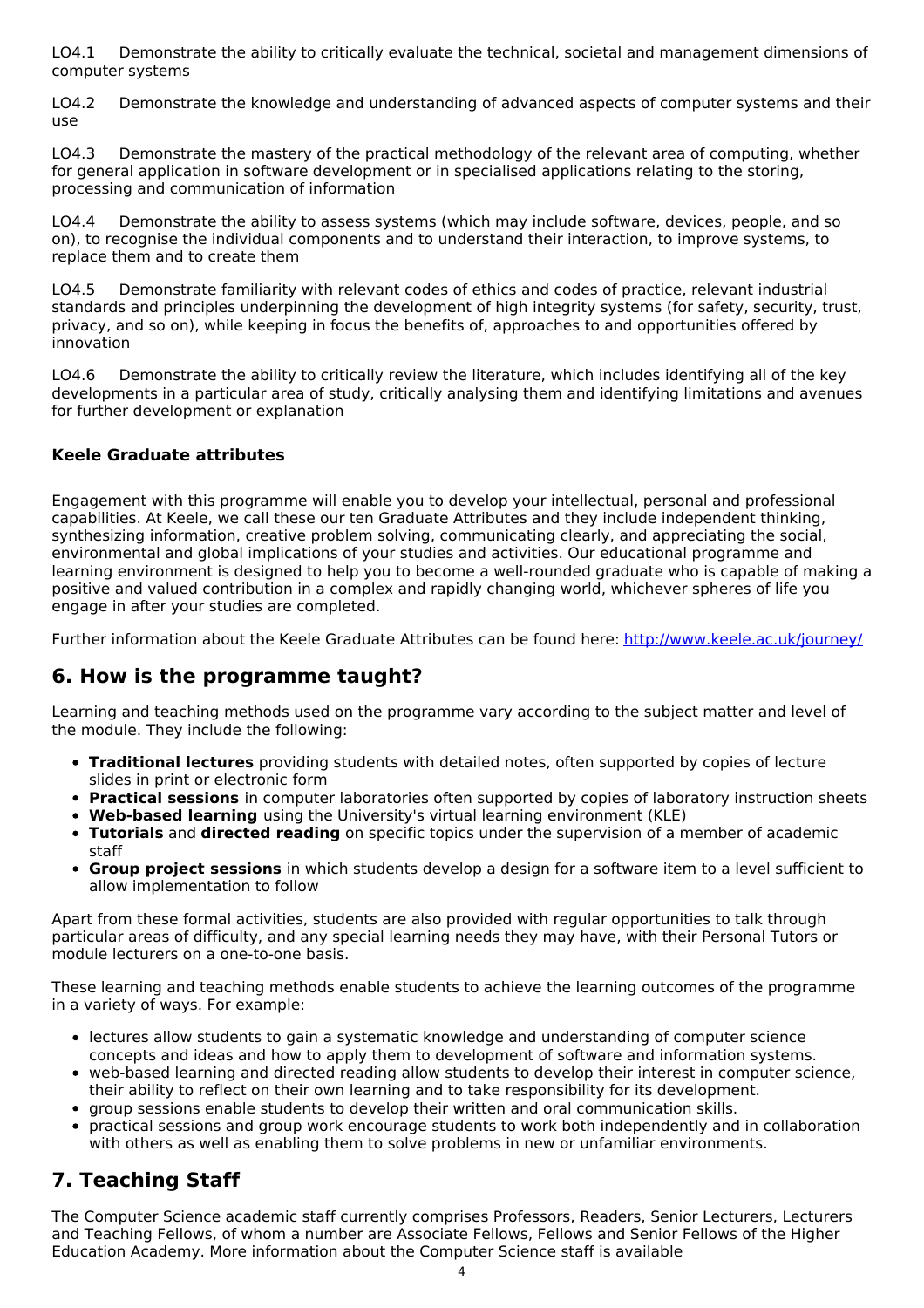The University will attempt to minimise changes to our core teaching teams, however, delivery of the programme depends on having a sufficient number of staff with the relevant expertise to ensure that the programme is taught to the appropriate academic standard.

Staff turnover, for example where key members of staff leave, fall ill or go on research leave, may result in changes to the programme's content. The University will endeavour to ensure that any impact on students is limited if such changes occur.

# **8. What is the structure of the Programme?**

The academic year runs from September to June and is divided into two semesters. The number of weeks of teaching will vary from programme to programme, but you can generally expect to attend scheduled teaching sessions between the end of September and mid-December, and from mid-January to the end of April. Our degree courses are organised into modules. Each module is usually a self-contained unit of study and each is usually assessed separately with the award of credits on the basis of 1 credit = 10 hours of student effort. An outline of the structure of the programme is provided in the tables below.

There are three types of module delivered as part of your programme. They are:

- Compulsory modules a module that you are required to study on this course;
- Optional modules these allow you some limited choice of what to study from a list of modules;
- Elective modules (Global Challenge Pathways at Level 4) a choice of modules from different subject areas within the University that count towards the overall credit requirement but not the number of subject-related credits.

A summary of the credit requirements per year is as follows, with a minimum of 90 subject credits (compulsory plus optional) required for each year.

For further information on the content of modules currently offered, including the list of elective modules, please visit: <https://www.keele.ac.uk/recordsandexams/modulecatalogue/>

| Year<br><b>Compulsory</b> |     | <b>Optional</b> | <b>Electives</b> |     |     |
|---------------------------|-----|-----------------|------------------|-----|-----|
|                           |     | Min             | Max              | Min | Max |
| Level 4                   | 90  | 15              | 30               | 0   | 15  |
| Level 5                   | 105 | 0               | 15               | 0   | 15  |
| Level 6                   | 30  | 90              | 90               | 0   | 0   |
| Level 7                   | 90  | 30              | 30               | 0   | 0   |

### **Module Lists**

### **Level 4**

| <b>Compulsory modules</b>                          | <b>Module Code</b> | <b>Credits</b> | <b>Period</b> |
|----------------------------------------------------|--------------------|----------------|---------------|
| Programming I - Programming<br><b>Fundamentals</b> | CSC-10024          | 15             | Semester 1    |
| <b>Fundamentals of Computing</b>                   | CSC-10029          | 15             | Semester 1    |
| <b>Computer Animation and Multimedia</b>           | CSC-10026          | 15             | Semester 2    |
| <b>Natural Computation</b>                         | CSC-10035          | 15             | Semester 2    |
| Introduction to Interaction Design                 | CSC-10040          | 15             | Semester 2    |
| Communication, Confidence and<br>Competence        | CSC-10056          | 15             | Semester 2    |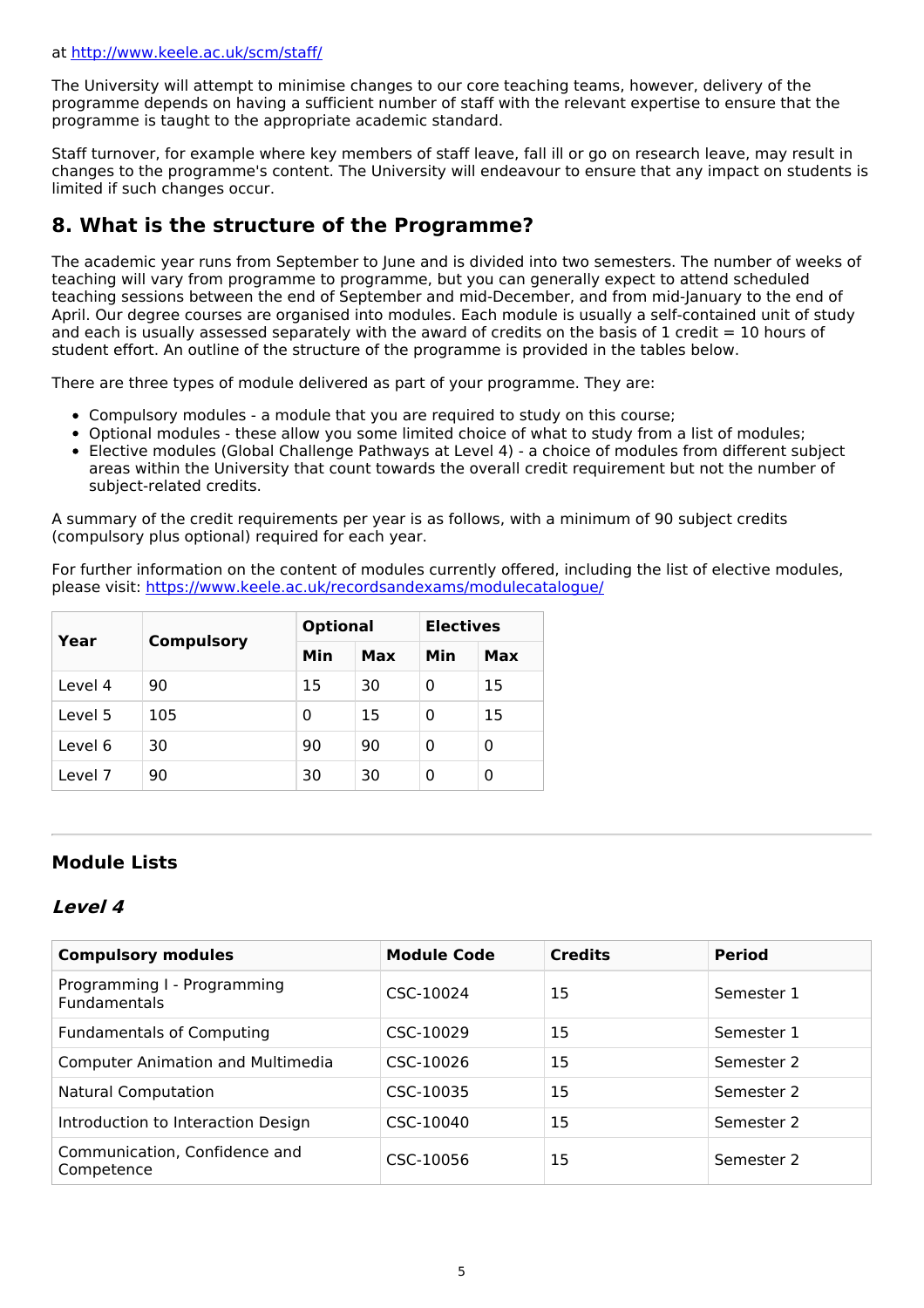| <b>Optional modules</b>  | <b>Module Code</b> | <b>Credits</b> | <b>Period</b> |
|--------------------------|--------------------|----------------|---------------|
| Cybercrime               | CSC-10025          | 15             | Semester 1    |
| Systems and Architecture | CSC-10033          | 15             | Semester 1    |

### **Additional optional modules: English for Academic Purposes**

Students who are required to take an English for Academic Purposes (EAP) module as a result of their language competency test result will be required to pick this as their first option choice. NB: students can take an EAP module only with the approval of the English Language Programme Director and are not able to take any other Language module in the same academic year.

### **Global Challenge Pathways (GCPs) - Level 4 (year 1) students only**

Students at Level 4 in 2022/23 have the option of taking a Global Challenge Pathway, which includes one 15 credit module in each year of the degree. Global Challenge Pathways offer students the chance to fulfil an exciting, engaging route of interdisciplinary study. Choosing a pathway, students will be presented with a global issue or 'challenge' which directly relates to societal issues, needs and debates. They will be invited to take part in academic and external facing projects which address these issues, within an interdisciplinary community of students and staff. Students completing a Global Challenge Pathway will receive recognition on their degree certificate.

| <b>Digital</b><br><b>Futures</b>                    | The Digital Futures pathway offers you the opportunity to become an active contributor to<br>current debates, cutting-edge research, and projects with external partners, addressing<br>both the exciting potential and the challenges of disruptive digital transformation across<br>all spheres of life.<br>Part of a diverse and interdisciplinary pathway community, you will engage in exciting,<br>impactful collaborative project work in innovative formats. Engaged in real-world<br>scenarios, you will use digital technology and creativity to promote inclusive, empowering,<br>and sustainable change at local and global levels.<br>Module: A digital life: challenges and opportunities (GCP-10005)                                                               |
|-----------------------------------------------------|-----------------------------------------------------------------------------------------------------------------------------------------------------------------------------------------------------------------------------------------------------------------------------------------------------------------------------------------------------------------------------------------------------------------------------------------------------------------------------------------------------------------------------------------------------------------------------------------------------------------------------------------------------------------------------------------------------------------------------------------------------------------------------------|
| <b>Climate</b><br>Change &<br><b>Sustainability</b> | Through the Climate Change & Sustainability pathway you will develop the skills,<br>understanding and drive to become agents of change to tackle climate change and wider<br>sustainability challenges.<br>You will work with international partners to explore climate change and sustainability in<br>different international contexts; lead your own projects to drive real change in your<br>communities; and be part of educating others to help achieve a more sustainable future.<br>Module: Climate Change & Sustainable Futures: Global Perspectives (GCP-<br>10009)                                                                                                                                                                                                     |
| <b>Social Justice</b>                               | Students on this pathway will embark on a reflective journey drawing upon decolonising,<br>feminist, and ethical perspectives on social justice, forging transformative outputs as<br>agents of change.<br>You will enter a dialogue with local, national, and international partners from Universities,<br>NGOs, International Human Rights Committees. You will engage with key societal<br>challenges, for example Covid 19 as a social crisis with impact on gender and racial<br>identities. The pathway will allow you to monitor and critically evaluate policies and<br>human rights treaties, and produce and disseminate digitally fluent, international and<br>sustainable project findings.<br>Module: Reflections on Social Injustices, Past and Present (GCP-10003) |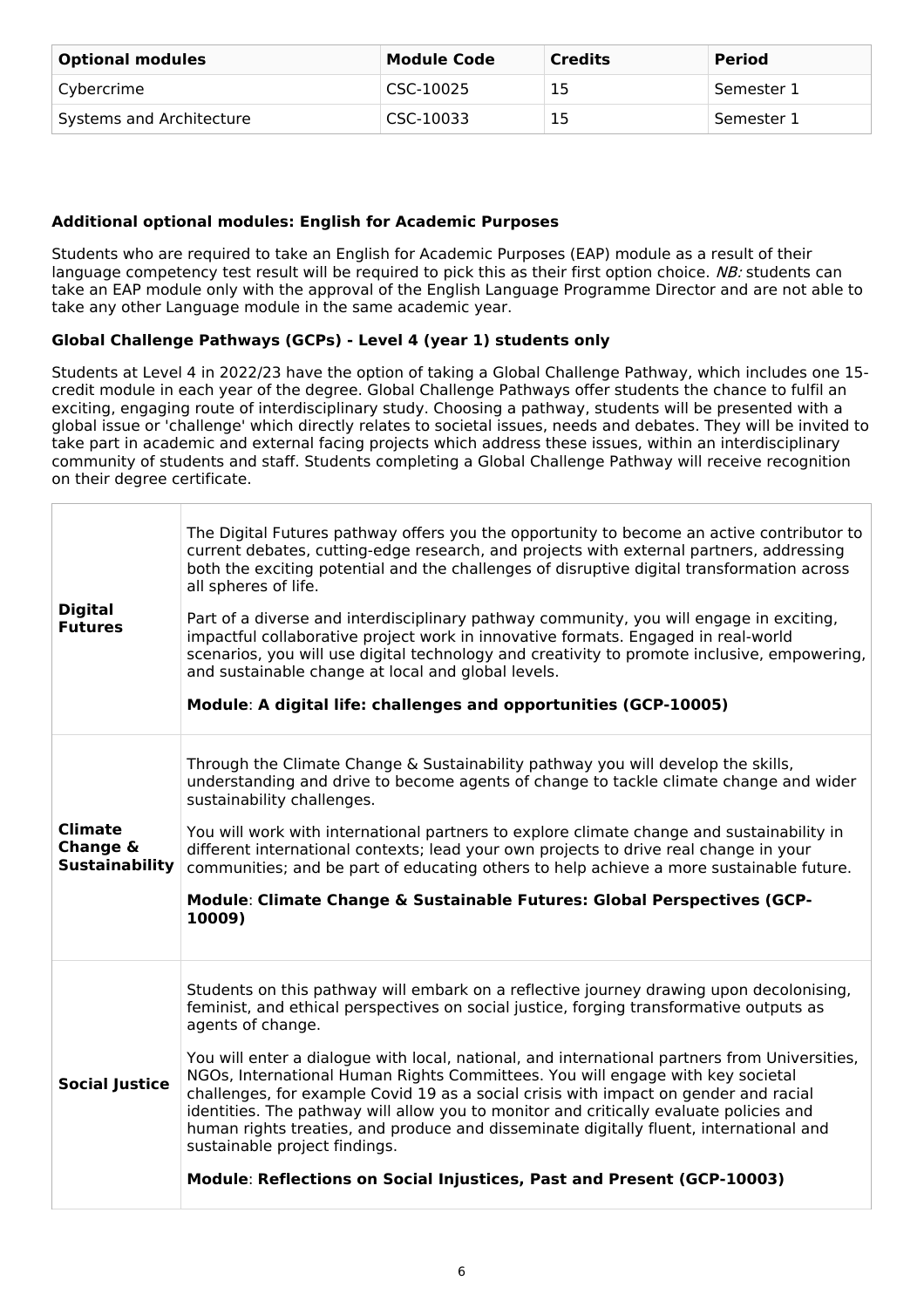| <b>Enterprise &amp;</b><br>the Future of<br>Work        | If we are to achieve the promise of Sustainable Development Goals, solve the climate<br>crisis and take advantage of the changes that the digital revolution provide, we need to<br>understand the power of enterprise and prepare for future contexts of work, creativity and<br>disruption.<br>Supporting you to be part of future-facing solutions, this pathway will give you the ability<br>to make judgements on the utilisation of resources, labour and capital. It will support you<br>in developing creative, original thinking, allowing you to collaborate on projects that<br>persuade and effect change, setting you up to thrive in future environments of work and<br>innovation.<br>Module: Enterprise and the Future of Work 1 (GCP-10007)                                                                                                                                                                                                                                                                                                                                                   |
|---------------------------------------------------------|----------------------------------------------------------------------------------------------------------------------------------------------------------------------------------------------------------------------------------------------------------------------------------------------------------------------------------------------------------------------------------------------------------------------------------------------------------------------------------------------------------------------------------------------------------------------------------------------------------------------------------------------------------------------------------------------------------------------------------------------------------------------------------------------------------------------------------------------------------------------------------------------------------------------------------------------------------------------------------------------------------------------------------------------------------------------------------------------------------------|
| <b>Global Health</b><br><b>Challenges</b>               | By taking the global health challenge pathway you will develop solutions to improve the<br>health and quality of life for particular people and communities, engaging with these<br>groups to co-design interventions.<br>This pathway will provide you with skills that go beyond a focus on health and will allow<br>you to develop your ability to work in a team and lead change in society. The knowledge,<br>skills and work experience will complement your core degree and enhance your career<br>opportunities and graduate aspirations.<br>Module: Key concepts and challenges in global health (GCP-10001)                                                                                                                                                                                                                                                                                                                                                                                                                                                                                          |
| Languages &<br><b>Intercultural</b><br><b>Awareness</b> | By choosing modules from this pathway, will develop a practical knowledge of a specific<br>language, allowing you to graduate with an enhanced degree title, or develop skills to<br>teach English as a Foreign Language. You will meet and communicate with speakers<br>different linguistic and cultural communities, ranging from students at partner universities<br>in Japan and China, to refugees in Hanley, and develop an understanding of how<br>languages and cultures interact.<br>This pathway explores the power of language as a force both for breaking down and<br>building cultural and political barriers - words can be weapons as well as bridges. You will<br>examine how language is used, examine linguistic choices and how these impact on<br>intercultural understanding. Throughout the pathway we also examine the practice of<br>communication across cultural contexts, exploring cultural differences such as the<br>language of ethnicity and gender.<br>Modules: you will be able to select from either a Modern Language of your<br>choice OR Certificate in TESOL Level 1. |

# **Level 5**

| <b>Compulsory modules</b>                          | <b>Module Code</b> | <b>Credits</b> | <b>Period</b> |
|----------------------------------------------------|--------------------|----------------|---------------|
| Web Technologies                                   | CSC-20021          | 15             | Semester 1    |
| Programming II - Data Structures and<br>Algorithms | CSC-20037          | 15             | Semester 1    |
| Mobile Application Development                     | CSC-20038          | 15             | Semester 1    |
| Computational and Artificial Intelligence I        | CSC-20043          | 15             | Semester 1    |
| Database Systems                                   | CSC-20002          | 15             | Semester 2    |
| <b>Advanced Programming Practices</b>              | CSC-20004          | 15             | Semester 2    |
| Software Engineering                               | CSC-20041          | 15             | Semester 2    |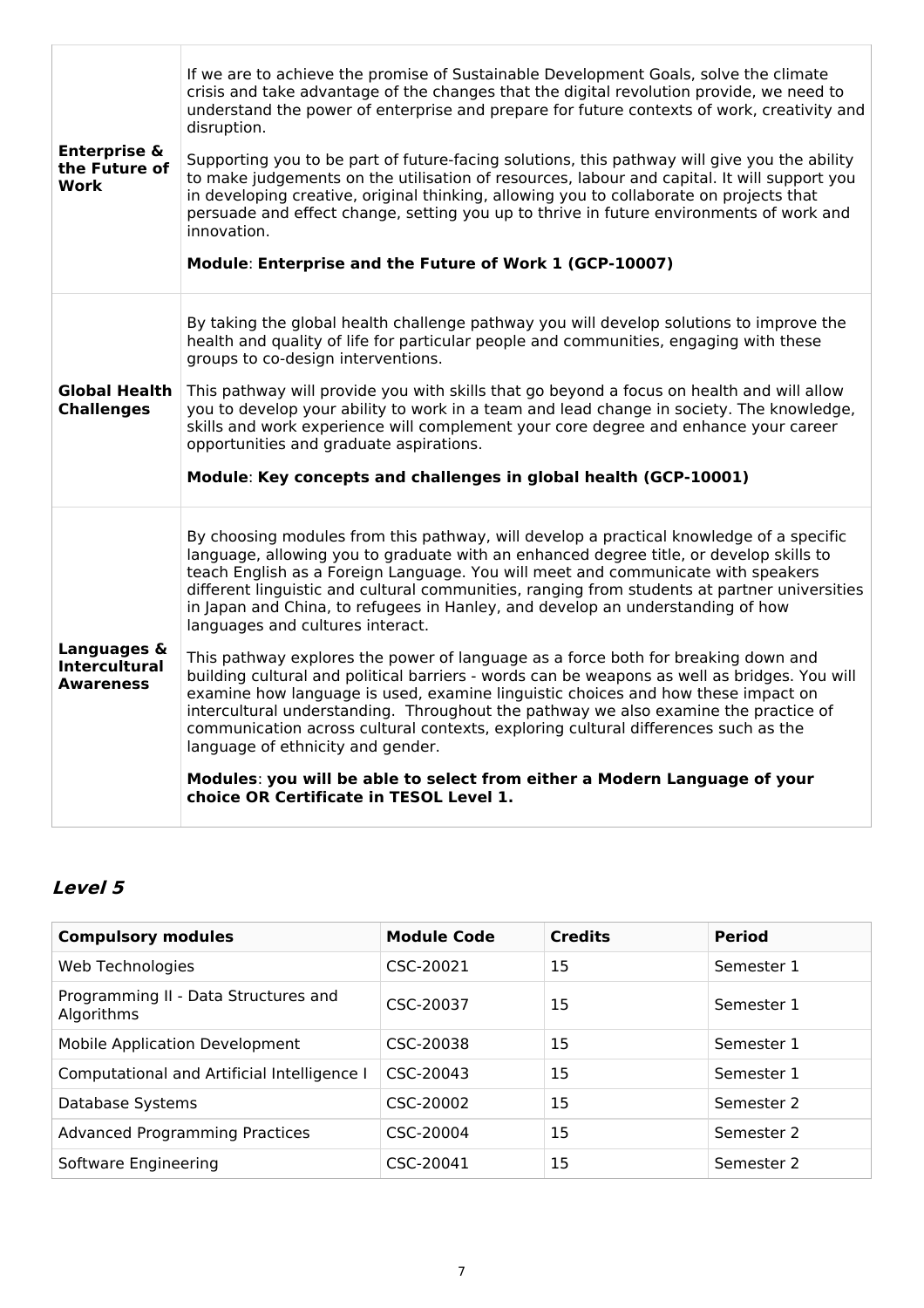| <b>Optional modules</b>                       | <b>Module Code</b> | <b>Credits</b> | <b>Period</b> |
|-----------------------------------------------|--------------------|----------------|---------------|
| Digital Forensics                             | CHE-20042          | 15             | Semester 2    |
| Individual Study Topic in Computer<br>Science | CSC-20047          | 15             | Semester 2    |

# **Level 6**

| <b>Compulsory modules</b>       | <b>Module Code</b> | <b>Credits</b> | <b>Period</b> |
|---------------------------------|--------------------|----------------|---------------|
| Third Year Double Project - ISP | CSC-30014          | 30             | Semester 1-2  |

| <b>Optional modules</b>                      | <b>Module Code</b> | <b>Credits</b> | <b>Period</b> |
|----------------------------------------------|--------------------|----------------|---------------|
| Software Engineering Project<br>Management   | CSC-30016          | 15             | Semester 1    |
| <b>Games Computing</b>                       | CSC-30019          | 15             | Semester 1    |
| <b>Bioinformatics</b>                        | CSC-30022          | 15             | Semester 1    |
| <b>Advanced Information Systems</b>          | CSY-30001          | 15             | Semester 1    |
| Computing in Education                       | CSC-30021          | 30             | Semester 1-2  |
| <b>Advanced Databases and Applications</b>   | CSC-30002          | 15             | Semester 2    |
| <b>Communications and Networks</b>           | CSC-30012          | 15             | Semester 2    |
| Advanced Web Technologies                    | CSC-30025          | 15             | Semester 2    |
| Computational and Artificial Intelligence II | CSC-30027          | 15             | Semester 2    |

CSC-30021: see the section on Additional Costs

# **Level 7**

| <b>Compulsory modules</b>                        | <b>Module Code</b> | <b>Credits</b> | <b>Period</b> |
|--------------------------------------------------|--------------------|----------------|---------------|
| <b>Research Horizons</b>                         | CSC-40041          | 15             | Semester 1    |
| <b>Statistical Techniques for Data Analytics</b> | CSC-40042          | 15             | Semester 1    |
| <b>MComp Project</b>                             | CSC-40052          | 60             | Semester 1-2  |

| <b>Optional modules</b>         | <b>Module Code</b> | <b>Credits</b> | <b>Period</b> |
|---------------------------------|--------------------|----------------|---------------|
| User Interaction Design         | CSC-40043          | 15             | Semester 1    |
| Distributed Intelligent Systems | CSC-40045          | 15             | Semester 1    |
| <b>Cloud Computing</b>          | CSC-40039          | 15             | Semester 2    |

# **9. Final and intermediate awards**

Credits required for each level of academic award are as follows: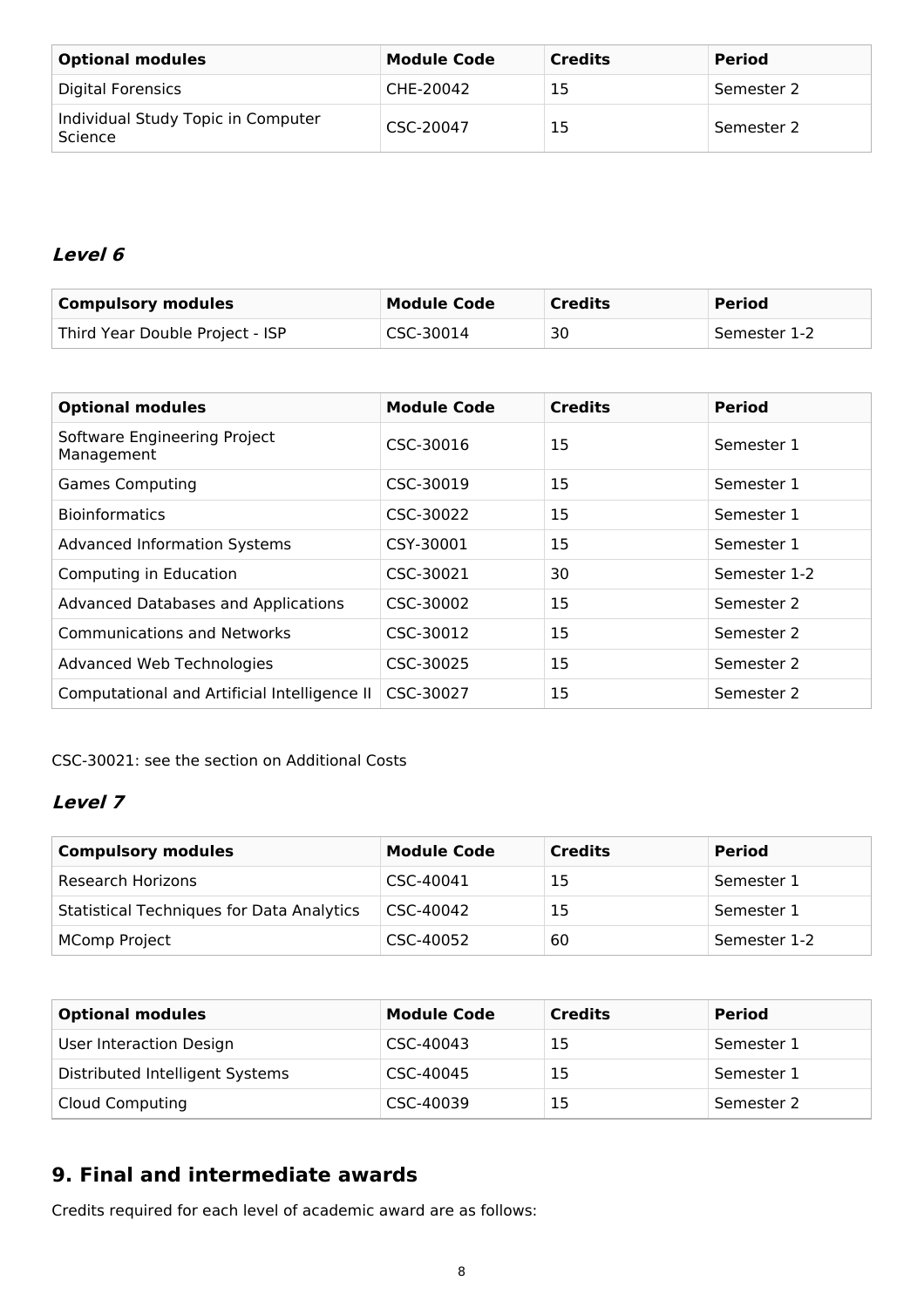| <b>Masters</b><br><b>Degree</b>                     | 480<br>credits    | You will require at least 120 credits at levels 4, 5, 6 and 7<br>You must accumulate at least 435 credits in your main subject (out of 480 credits<br>overall), with at least 90 credits in Level 4, 105 credits in Level 5, 120 credits in Level<br>6, and 120 credits in Level 7, to graduate with a named integrated master's degree<br>in this subject. |  |
|-----------------------------------------------------|-------------------|-------------------------------------------------------------------------------------------------------------------------------------------------------------------------------------------------------------------------------------------------------------------------------------------------------------------------------------------------------------|--|
| <b>Honours</b><br><b>Degree</b>                     | 360<br>credits    | You will require at least 120 credits at levels 4, 5 and 6<br>You must accumulate at least 315 credits in your main subject (out of 360 credits<br>overall), with at least 90 credits in Level 4, 105 credits in Level 5 and 120 credits in<br>Level 6, to graduate with a named single honours degree in this subject.                                     |  |
| <b>Diploma</b><br>in Higher<br><b>Education</b>     | 240<br>$c$ redits | You will require at least 120 credits at level 4 or higher and at least 120 credits at<br>level 5 or higher                                                                                                                                                                                                                                                 |  |
| <b>Certificate</b><br>in Higher<br><b>Education</b> | 120<br>credits    | You will require at least 120 credits at level 4 or higher                                                                                                                                                                                                                                                                                                  |  |

**International Year option:** in addition to the above students must pass a module covering the international year in order to graduate with a named degree including the 'international year' wording. Students who do not complete, or fail the international year, will be transferred to the four-year version of the programme.

**Work Placement Year option:** in addition to the above students must pass a non-credit bearing module covering the work placement year in order to graduate with a named degree including the 'with Work Placement Year' wording. Students who do not complete, or fail the work placement year, will be transferred to the four-year version of the programme.

# **10. How is the Programme Assessed?**

The wide variety of assessment methods used on this programme at Keele reflects the broad range of knowledge and skills that are developed as you progress through the degree programme. Teaching staff pay particular attention to specifying clear assessment criteria and providing timely, regular and constructive feedback that helps to clarify things you did not understand and helps you to improve your performance. The following list is representative of the variety of assessment methods used on your programme:

- **Unseen examinations** in different formats test a student's knowledge and understanding of computer science topics. Such examinations are of two hours in length and contain compulsory and possibly also optional questions.
- **Class tests** are taken during the course of a module, usually in a lecture slot. They are intended to assess a student's current understanding and subject knowledge in that module in a structured and focused manner. Some taught compulsory modules may have class tests as part of the assessment profile.
- **Coursework** normally consists of assignments designed to assess student's knowledge and understanding of the module material. Some of these assignments may be computer based; others take the form of individual reports, essays or group projects.
- **Short reports**: for which students are required to write up their own account of small group studies and discussions on particular topics.
- **Tutorial Participation**, whereby students may be asked to make contributions based on the subject material, either orally or as a written solution, sometimes in consultation with their peers.
- **Dissertations** are formal reports of work carried out by students undertaking a project. Projects involve the integration and application of theoretical knowledge and problem-solving skills to an identified programming need and/or research problem within the discipline. Dissertations describe product and process in extended detail.

Marks are awarded for summative assessments designed to assess your achievement of learning outcomes. You will also be assessed formatively to enable you to monitor your own progress and to assist staff in identifying and addressing any specific learning needs. Feedback, including guidance on how you can improve the quality of your work, is also provided on all summative assessments within three working weeks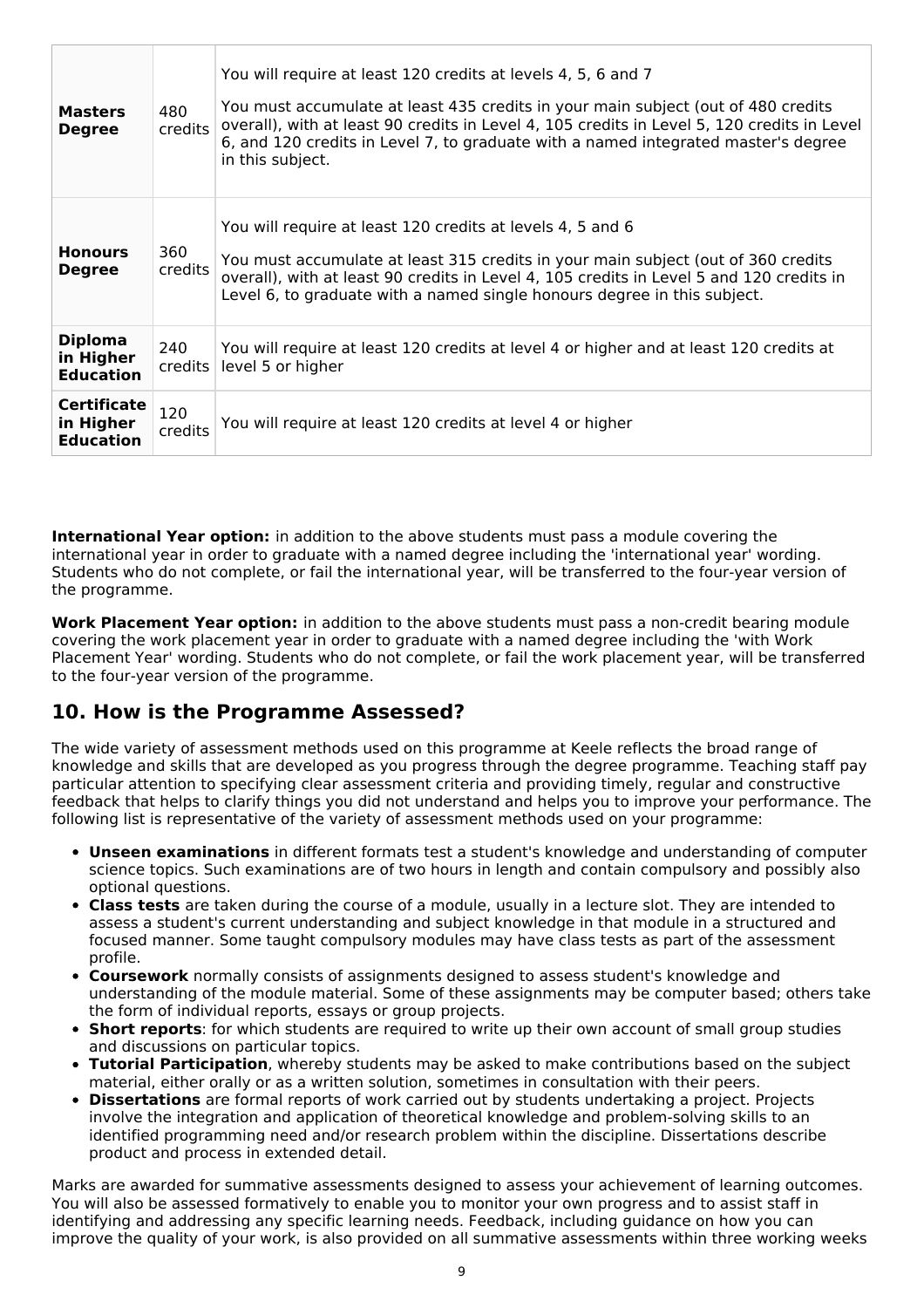of submission, unless there are compelling circumstances that make this impossible, and more informally in the course of tutorial and seminar discussions.

# **11. Contact Time and Expected Workload**

This contact time measure is intended to provide you with an indication of the type of activity you are likely to undertake during this programme. The data is compiled based on module choices and learning patterns of students on similar programmes in previous years. Every effort is made to ensure this data is a realistic representation of what you are likely to experience, but changes to programmes, teaching methods and assessment methods mean this data is representative and not specific.

Undergraduate courses at Keele contain an element of module choice; therefore, individual students will experience a different mix of contact time and assessment types dependent upon their own individual choice of modules. The figures below are an example of activities that a student may expect on your chosen course by year stage of study. Contact time includes scheduled activities such as: lecture, seminar, tutorial, project supervision, demonstration, practical classes and labs, supervised time in labs/workshop, fieldwork and external visits. The figures are based on 1,200 hours of student effort each year for full-time students.

### **Activity**

|                     | <b>Scheduled learning and teaching</b><br>activities | <b>Guided independent</b><br><b>Study</b> | <b>Placements</b> |
|---------------------|------------------------------------------------------|-------------------------------------------|-------------------|
| Year 1 (Level<br>4) | 25%                                                  | 75%                                       | 0%                |
| Year 2 (Level<br>5) | 24%                                                  | 76%                                       | 0%                |
| Year 3 (Level<br>6) | 14%                                                  | 86%                                       | 0%                |
| Year 4 (Level<br>7) | 21%                                                  | 79%                                       | 0%                |

# **12. Accreditation**

The Master in Computer Science (MComp), Master in Computer Science with International Year and Master in Computer Science with Work Placement Year programmes are accredited by the Chartered Institute for IT (BCS).

# **13. University Regulations**

The University Regulations form the framework for learning, teaching and assessment and other aspects of the student experience. Further information about the University Regulations can be found at: <http://www.keele.ac.uk/student-agreement/>

If this programme has any exemptions, variations or additions to the University Regulations these will be detailed in an Annex at the end of this document titled 'Programme-specific regulations'.

# **14. Other Learning Opportunities**

### **Study abroad (semester)**

Students on the programme have the potential opportunity to spend a semester abroad in their second year studying at one of Keele's international partner universities.

Exactly which countries are available depends on the student's choice of degree subjects. An indicative list of countries is on the website (<http://www.keele.ac.uk/studyabroad/partneruniversities/>); however this does not guarantee the availability of study in a specific country as this is subject to the University's application process for studying abroad.

No additional tuition fees are payable for a single semester studying abroad but students do have to bear the costs of travelling to and from their destination university, accommodation, food and personal costs. Depending on the destination they are studying at additional costs may include visas, study permits,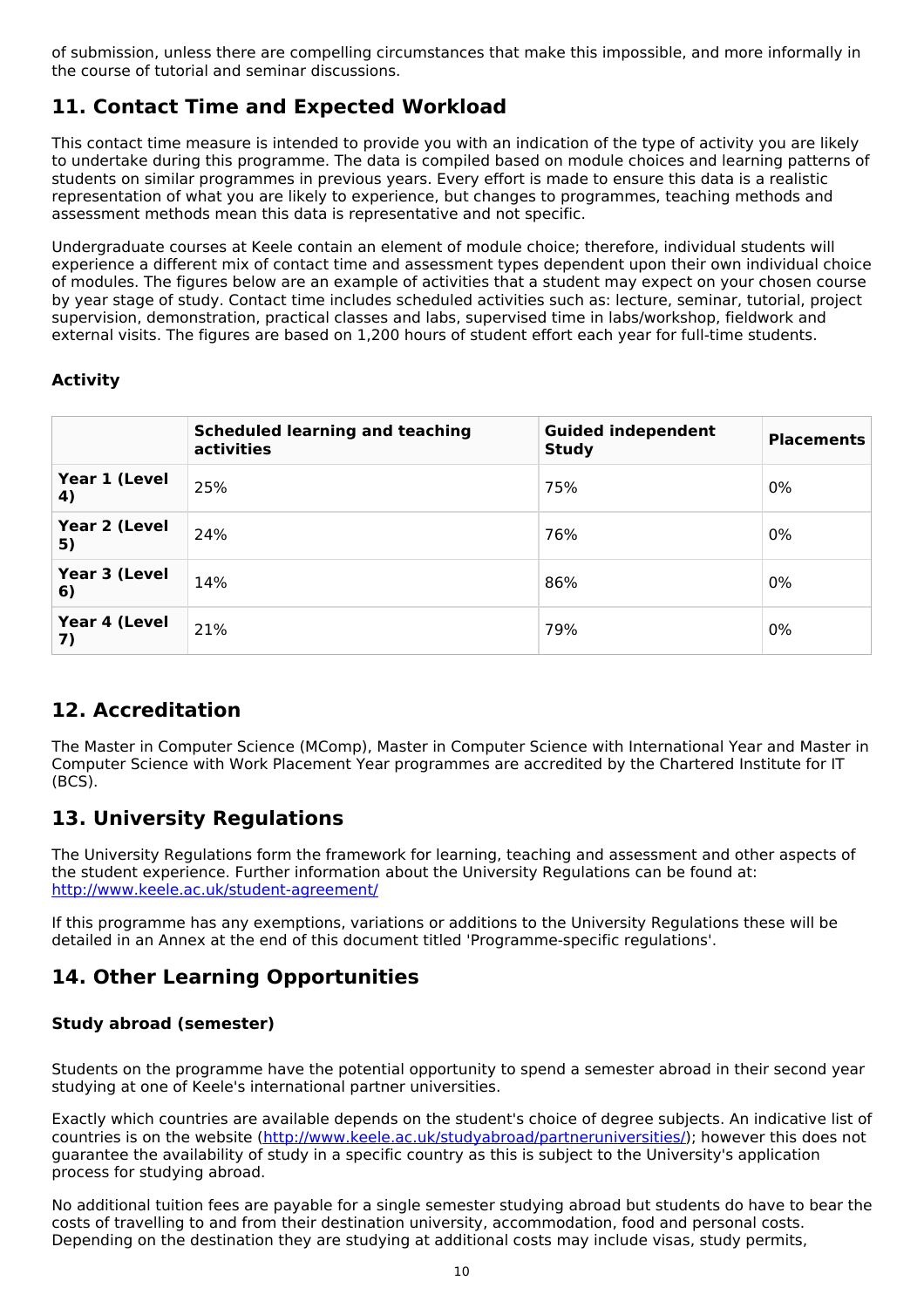residence permits, and compulsory health checks. Students should expect the total costs of studying abroad to be greater than if they study in the UK, information is made available from the Global Education Team throughout the process, as costs will vary depending on destination.

Whilst students are studying abroad any Student Finance eligibility will continue, where applicable students may be eligible for specific travel or disability grants. Students who meet external eligibility criteria may be eligible for grants as part of this programme. Students studying outside of this programme may be eligible for income dependent bursaries at Keele. Students travel on a comprehensive Keele University insurance plan, for which there are currently no additional charges. Some governments and/or universities require additional compulsory health coverage plans; costs for this will be advised during the application process.

### **Study Abroad (International Year)**

A summary of the International Year, which is a potential option for students after completion of year 2 (Level 5), is provided in the Annex for the International Year.

### **Work Placement Year**

A summary of the Work Placement Year, which is a potential option for students after completion of year 2 (Level 5), is provided in the Annex for the Placement Year.

## **15. Additional Costs**

### **Computer Science Programme Additional Costs**

Some travel costs may be incurred if an external project is undertaken. However, any such costs would be discussed with you before the project was selected. It would be possible for you to select an internal project that would not incur any additional costs.

Computing in Education is an optional third year (level 6) module which involves students spending one day a week supporting a teacher in a local school or college, over at least 16 weeks. Due to UK Home Office rules on student Tier 4 Visas this option is not available if a student has a student Tier 4 Visa to study in the UK. A DBS check will be required in order to take the module, and this currently costs £44. Travel will be required, depending on the location of the school or college you choose. The costs of both of these would be incurred by the student and cannot be reimbursed by the University. It is possible to select alternative modules, which do not incur any cost.

Students taking the MComp Computer Science with Work Placement Year programme will be responsible for organising their own placement with the support of the module tutors. This allows students to choose when and where to carry out their work placement, taking into consideration the potential living and travel expenses incurred and the effect on other times available to earn money. Students are encouraged to consider the potential costs incurred in carrying out the work placements at the time of setting them up. Further guidance and support on these considerations is available from the module tutors.

For international students transferring onto the MComp Computer Science with Work Placement Year programme there may be implications and additional costs incurred by this transfer relating to applying for a new student Visa from outside of the UK before the transfer takes place.

These costs have been forecast by the University as accurately as possible but may be subject to change as a result of factors outside of our control (for example, increase in costs for external services). Forecast costs are reviewed on an annual basis to ensure they remain representative. Where additional costs are in direct control of the University we will ensure increases do not exceed 5%.

As to be expected there will be additional costs for inter-library loans and potential overdue library fines, print and graduation. We do not anticipate any further costs for this programme.

## **16. Annex - International Year**

#### **Computer Science with International Year**

#### **International Year Programme**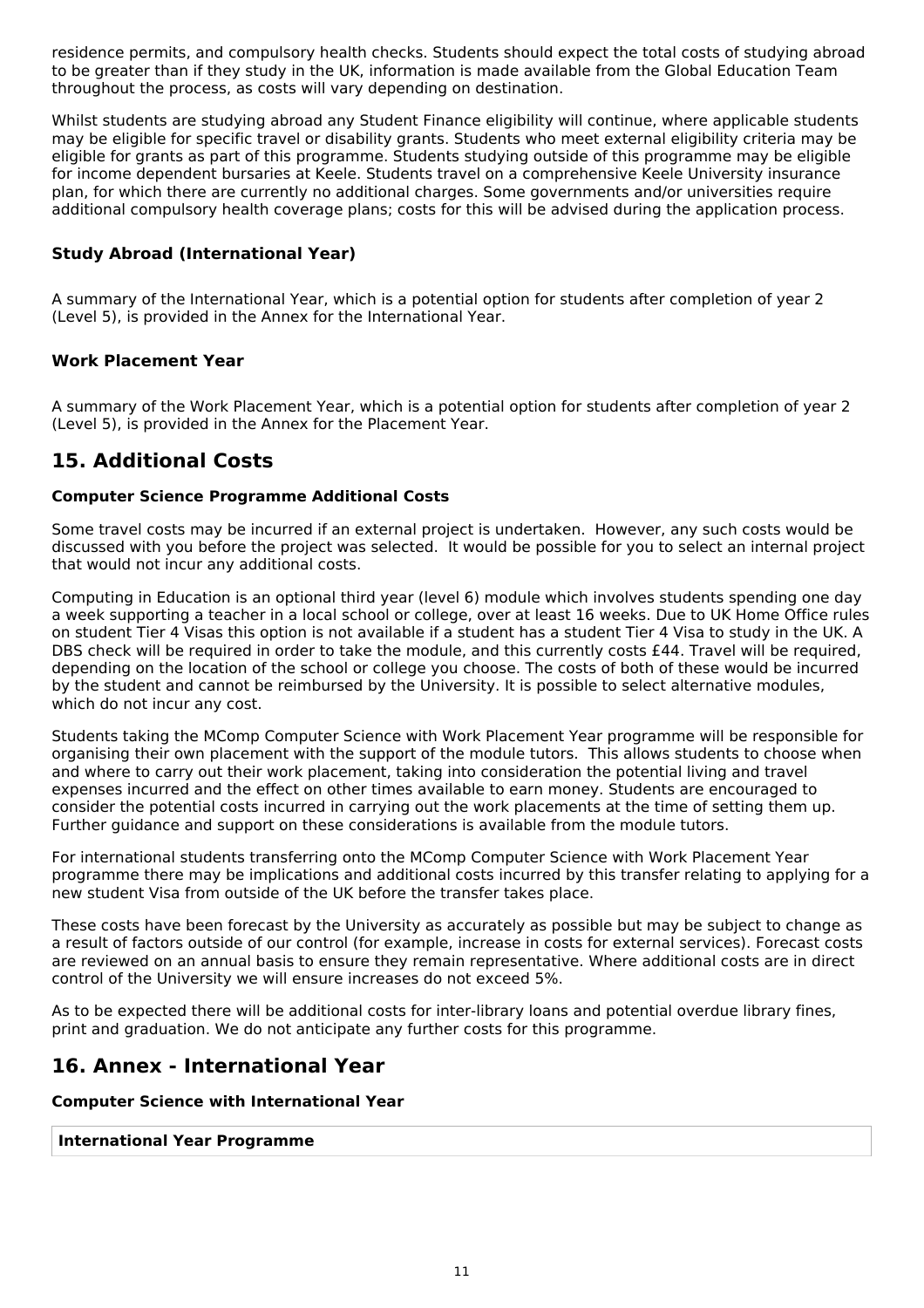Students registered for this Single Honours Integrated Masters programme may either be admitted for or apply to transfer during their period of study at Level 5 to the International Year option. Students accepted onto this option will have an extra year of study (the International Year) at an international partner institution after they have completed Year 2 (Level 5) at Keele.

Students who successfully complete both the second year (Level 5) and the International Year will be permitted to progress to Level 6. Students who fail to satisfy the examiners in respect of the International Year will normally revert to the standard programme and progress to Level 6 on that basis. The failure will be recorded on the student's final transcript.

Study at Level 4, Level 5 and Level 6 will be as per the main body of this document. The additional detail contained in this annex will pertain solely to students registered for the International Year option.

#### **International Year Programme Aims**

In addition to the programme aims specified in the main body of this document, the international year programme of study aims to provide students with:

- 1. Personal development as a student and a researcher with an appreciation of the international dimension of their subject
- 2. Experience of a different culture, academically, professionally and socially

#### **Entry Requirements for the International Year**

Students may apply to the 5-year programme during Level 5. Admission to the International Year is subject to successful application, interview and references from appropriate staff.

The criteria to be applied are:

- Academic Performance (an average of 60% across all modules in Semester 1 at Level 5 is normally required. Places on the International Year are then conditional on achieving an average mark of 54% across all Level 5 modules with no module fails. Where no Semester 1 marks have been awarded performance in 1st year marks and ongoing 2nd year assessments are taken into account)
- General Aptitude (to be demonstrated by application for study abroad, interview during the 2nd semester of year 2 (Level 5), and by recommendation of the student's personal tutor, 1st and 2nd year tutors and programme director)

Students may not register for both an International Year and a Placement Year.

#### **Student Support**

Students will be supported whilst on the International Year via the following methods:

- Phone or Skype conversations with Study Abroad tutor, in line with recommended Personal Tutoring meeting points.
- Support from the University's Global Education Team

#### **Learning Outcomes**

In addition to the learning outcomes specified in the main text of the Programme Specification, students who complete a Keele undergraduate programme with International Year will be able to:

- 1. Describe, discuss and reflect upon the cultural and international differences and similarities of different learning environments
- 2. Discuss the benefits and challenges of global citizenship and internationalisation
- 3. Explain how their perspective on their academic discipline has been influenced by locating it within an international setting.
- 4. Communicate effectively in an international setting;
- 5. Reflect on previous learning within an international context.

These learning outcomes will all be assessed by the submission of a satisfactory individual learning agreement, the successful completion of assessments at the partner institution and the submission of the reflective portfolio element of the international year module.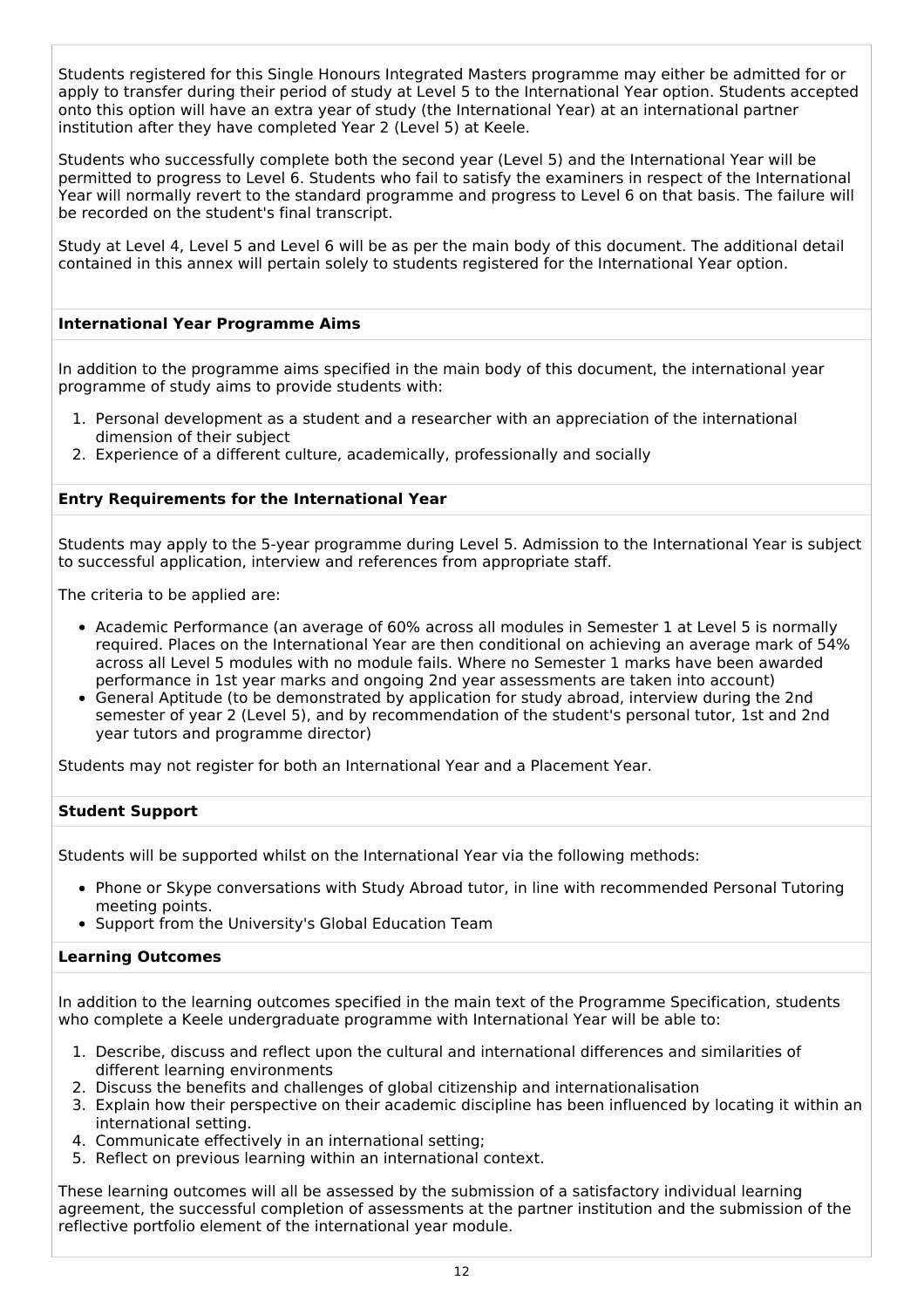### **Regulations**

Students registered for the International Year are subject to the programme-specific regulations (if any) and the University regulations. In addition, during the International Year, the following regulations will apply:

Students undertaking the International Year must complete 120 credits, which must comprise at least 40% in the student's discipline area.

This may impact on your choice of modules to study, for example you will have to choose certain modules to ensure you have the discipline specific credits required.

Students are barred from studying any module with significant overlap to the Level 6 modules they will study on their return. Significant overlap with Level 5 modules previously studied should also be avoided.

#### **Additional costs for the International Year**

Tuition fees for students on the International Year will be charged at 15% of the annual tuition fees for that year of study, as set out in Section 1. The International Year can be included in your Student Finance allocation, to find out more about your personal eligibility see: [www.gov.uk](http://www.gov.uk/)

Students will have to bear the costs of travelling to and from their destination university, accommodation, food and personal costs. Depending on the destination they are studying at additional costs may include visas, study permits, residence permits, and compulsory health checks. Students should expect the total costs of studying abroad be greater than if they study in the UK, information is made available from the Global Education Team throughout the process, as costs will vary depending on destination.

Students who meet external eligibility criteria may be eligible for grants as part of this programme. Students studying outside of this programme may be eligible income dependent bursaries at Keele.

Students travel on a comprehensive Keele University insurance plan, for which there are currently no additional charges. Some Governments and/or universities require additional compulsory health coverage plans; costs for this will be advised during the application process.

# **17. Annex - Work Placement Year**

#### **Master in Computer Science with Work Placement Year**

#### **Work Placement Year summary**

Students registered for this programme may either be admitted for or apply to transfer during their studies to the 'with Work Placement Year' option. Students accepted onto this programme will have an extra year of study (the Work Placement Year) with a relevant placement provider after they have completed Year 2 (Level 5) at Keele.

Students who successfully complete both the second year (Level 5) and the Work Placement Year will be permitted to progress to Level 6. Students who fail to satisfactorily complete the Work Placement Year will normally revert to the 4-year programme and progress to Level 6 on that basis. The failure will be recorded on the student's final transcript.

Study at Level 4, Level 5 and Level 6 will be as per the main body of this document. The additional detail contained in this annex will pertain solely to students registered for the Work Placement Year option.

#### **Work Placement Year Programme Aims**

In addition to the programme aims specified in the main body of this document, the Work Placement Year aims to provide students with the opportunity to carry out a long-term work-based learning experience (minimum 30 weeks equivalent of full-time work) in the computing sector between Years 2 and 3 (Levels 5 and 6) of their degree programme. The module will be underpinned by employability skills training (as part of their preparation during year 2), reflective assessment, employer and tutor evaluation and support from academic tutors.

#### **Entry Requirements for the Work Placement Year**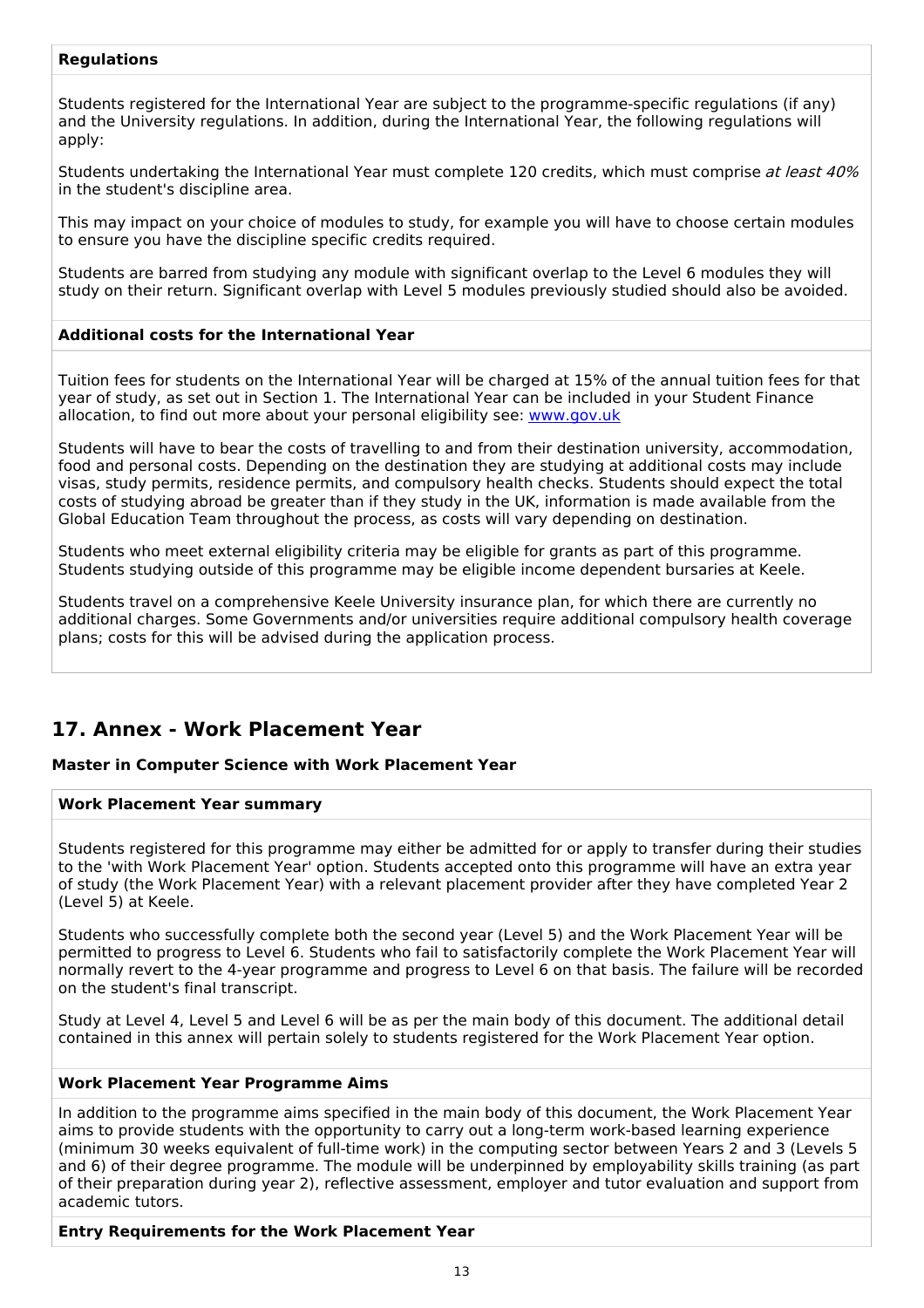All students undertaking the work placement degree programme will be provided with an academic tutor, based at Keele. Students are expected to arrange their own work placement. A list of potential placements will be provided that students can apply for, with allocation being based on a competitive interview process involving the placement providers. Students are also permitted to provide their own placement option. Support will be offered throughout the placement process. This will involve support ensuring the appropriateness of the placement prior to starting the Placement Year, and email/telephone/face-to-face contact with the academic tutor.

Students have the opportunity to apply directly for the 5-year 'with work placement year' degree programme, or to transfer onto the 5-year programme at the end of Year-1 and in Year-2 at the end of Semester 1. Students who are initially registered for the 5-year degree programme may transfer onto the 4-year degree programme at any point in time, prior to undertaking the year-long work placement. Students who fail to pass the work placement year, and those who fail to meet the minimum requirements of the work placement year module (minimum 30 weeks full time (1,050 hours), or equivalent, work placement), will be automatically transferred onto the 3-year degree programme.

The criteria to be applied are:

- A good University attendance record and be in 'good academic standing'.
- Passed all Year-1 and Year-2 Semester 1 modules with an overall module average of > 55%
- Students undertaking work placements will be expected to complete a Health and Safety checklist prior to commencing their work experience and will be required to satisfy the Health and Safety regulations of the company or organisation at which they are based.
- *(International students only)* Due to visa requirements, it is not possible for international students who require a Tier 4 Visa to apply for direct entry onto the 4-year with Work Placement Year degree programme. Students wishing to transfer onto this programme should discuss this with student support, the academic tutor for the work placement year, and the Programme Lead. Students should be aware that there are visa implications for this transfer, and it is the student's responsibility to complete any and all necessary processes to be eligible for this programme. There may be additional costs, including applying for a new Visa from outside of the UK for international students associated with a transfer to the work placement programme.

Students may not register for both an International Year and a Work Placement Year.

#### **Student Support**

Students will be supported whilst on the Work Placement Year via the following methods:

- Regular contact between the student and a named member of staff who will be assigned to the student as their University supervisor. The University supervisor will be in regular contact with the student throughout the year, and be on hand to provide advice (pastoral or academic) and liaise with the Placement supervisor on the student's behalf if required.
- Two formal contacts with the student during the placement year: the University supervisor will visit the student in their placement organization at around the 5 weeks afters placement has commenced, and then visit again (or conduct a telephone/video call tutorial) at around 15 weeks into the placement.
- Weekly supervision sessions will take place with the placement supervisor (or his/her nominee) throughout the duration of the placement.

#### **Learning Outcomes**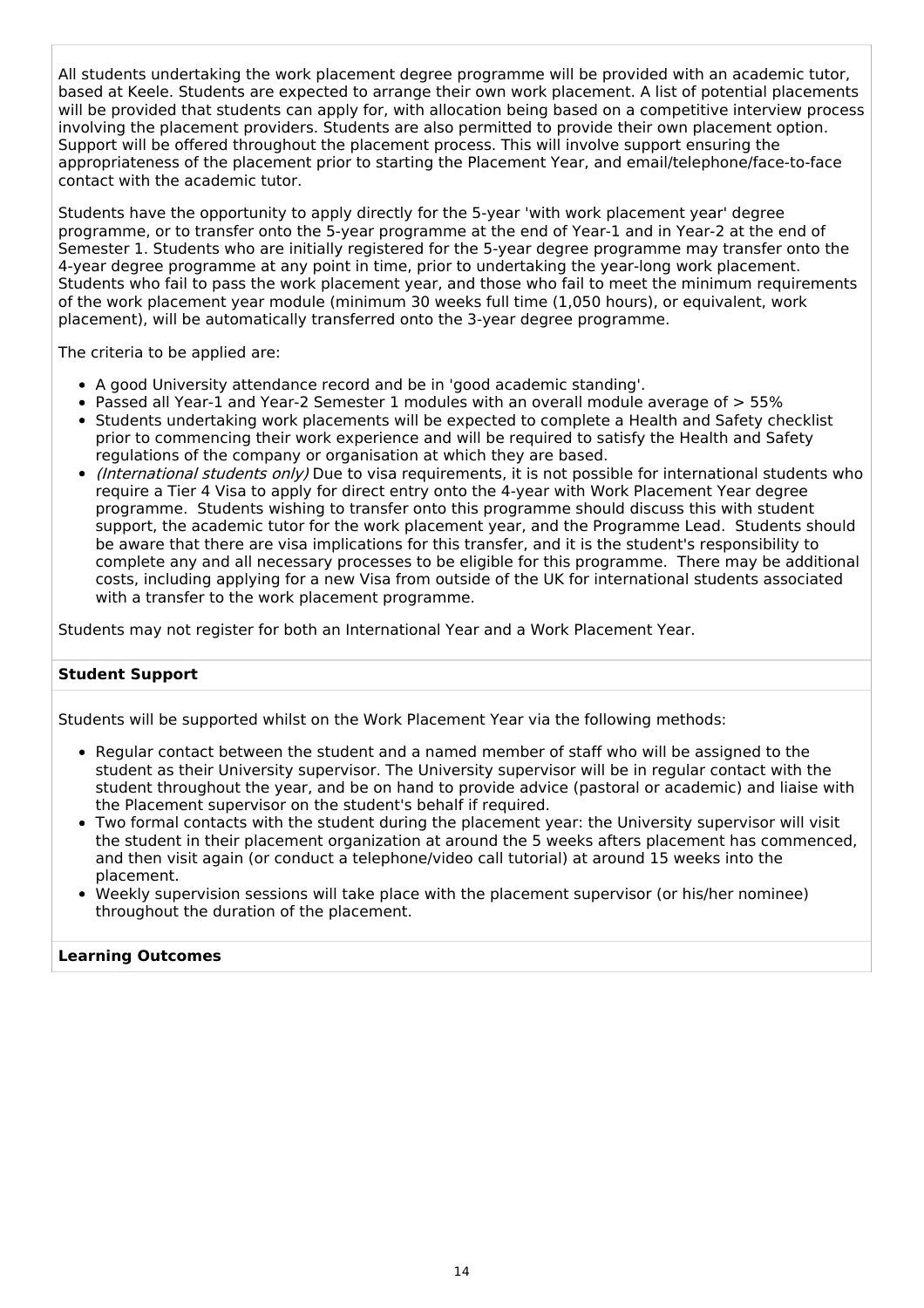In addition to the learning outcomes specified in the main text of the Programme Specification, students who complete the 'with Work Placement Year' option will be able to:

LO4.1 Evaluate their own employability skills (via a SWOT Analysis).

LO4.2 Create ILOs for their placement in order to develop the skills areas which they have identified as being weak or needing further enhancement.

LO4.3 Develop, through practice in the work place, the work-related skills identified through their SWOT analysis and ILOs.

LO4.4 Apply academic theory learnt as part of the taught degree to real situations in the work place.

LO4.5 Reflect on their work placement activities and experiences and evaluate the impact on their employability skills.

LO4.6 Explain how the professional computing sector operates and identify the skills required to pursue careers within the sector.

These learning outcomes will be assessed through the non-credit bearing Work Placement Year module (CSC-30024) which is assessed by a Mid-Placement Portfolio, a Final Placement Portfolio and an Oral Presentation.

#### **Regulations**

Students registered for the 'with Work Placement Year' option are subject to programme-specific regulations (if any) and the University regulations. In addition, during the Work Placement Year, the following regulations will apply:

- Students undertaking the Work Placement Year must successfully complete the zero-credit rated 'Work Placement Year' module (CSC-30024)
- In order to ensure a high quality placement experience, each placement agency will sign up to a placement contract (analogous to a service level agreement).
- Once a student has been accepted by a placement organisation, the student will make a preplacement visit and a member of staff identified within the placement contract will be assigned as the placement supervisor. The placement supervisor will be responsible for ensuring that the placement experience meets the agreed contract agreed with the University.
- The placement student will also sign up an agreement outlining his/her responsibilities in relation to the requirements of each organisation.

Students will be expected to behave professionally in terms of:

(i) conforming to the work practices of the organisation; and

(ii) remembering that they are representatives of the University and their actions will reflect on the School and have an impact on that organisation's willingness (or otherwise) to remain engaged with the placement.

#### **Additional costs for the Work Placement Year**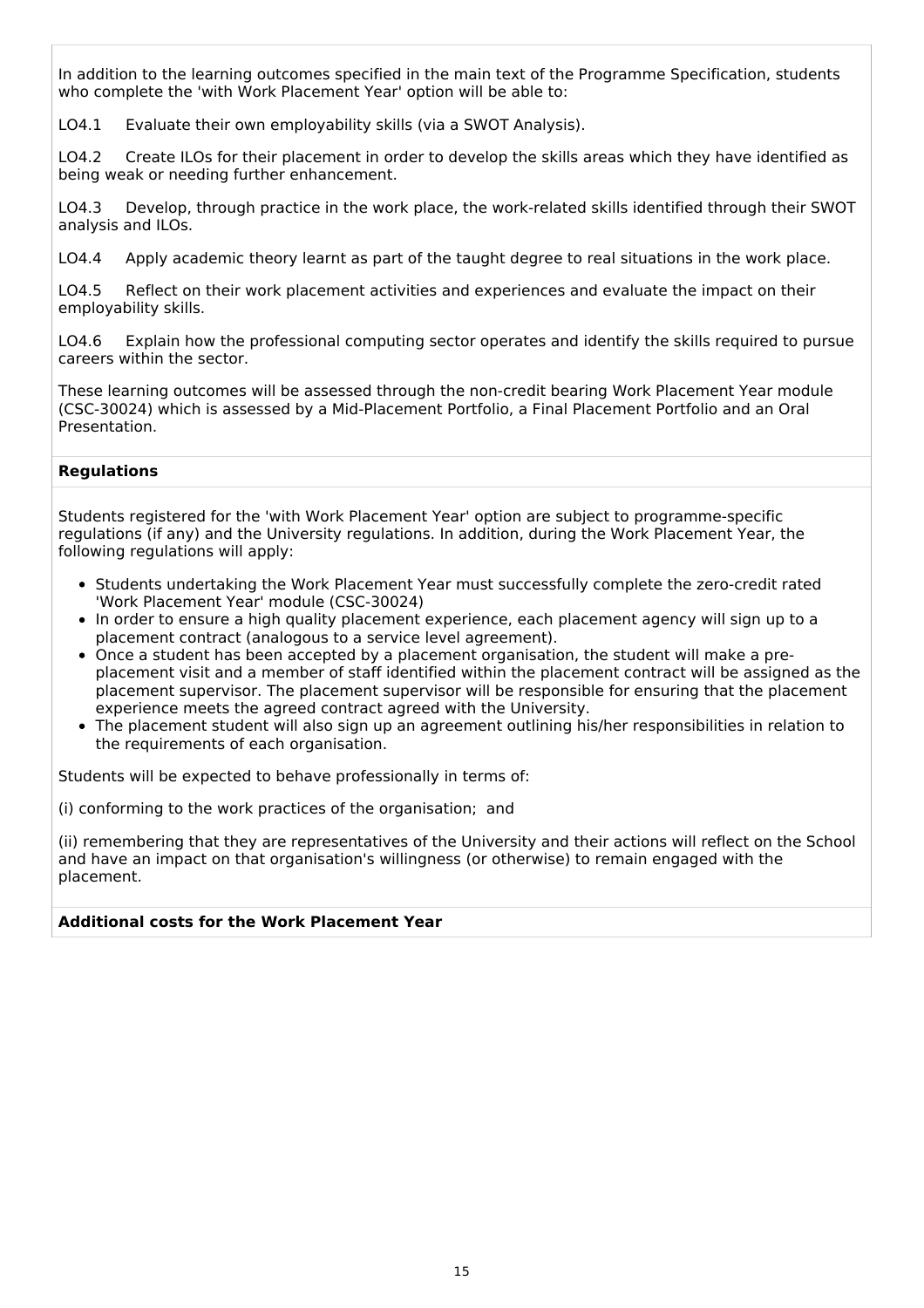Tuition fees for students on the Work Placement Year will be charged at 20% of the annual tuition fees for that year of study, as set out in Section 1. The Work Placement Year can be included in your Student Finance allocation; to find out more about your personal eligibility see: [www.gov.uk](http://www.gov.uk/)

Students will have to bear the costs of travelling to and from their placement provider, accommodation, food and personal costs. Depending on the placement provider additional costs may include parking permits, travel and transport, suitable clothing, DBS checks, and compulsory health checks.

A small stipend may be available to students from the placement provider during the placement but this will need to be explored on a placement-by-placement basis as some organisations, such as charities, may not have any extra money available. Students should budget with the assumption that their placement will be unpaid.

Eligibility for student finance will depend on the type of placement and whether it is paid or not. If it is paid, this is likely to affect student finance eligibility, however if it is voluntary and therefore unpaid, should not affect student finance eligibility. Students are required to confirm eligibility with their student finance provider.

International students who require a Tier 4 visa should check with the Immigration Compliance team prior to commencing any type of paid placement to ensure that they are not contravening their visa requirements.

## **18. Annex - Programme-specific regulations**

### **Programme Regulations: Computer Science**

| <b>Final Award and Award Titles</b> | Master in Computer Science (MComp)<br>Master in Computer Science with International Year<br>Master in Computer Science with Work Placement Year |  |
|-------------------------------------|-------------------------------------------------------------------------------------------------------------------------------------------------|--|
| <b>Intermediate Award(s)</b>        | Diploma in Higher Education<br>Certificate in Higher Education                                                                                  |  |
| <b>Last modified</b>                | June 2019                                                                                                                                       |  |
| <b>Programme Specification</b>      | https://www.keele.ac.uk/ga/programmespecifications                                                                                              |  |

The University's Academic Regulations which can be found on the Keele University website [\(https://www.keele.ac.uk/regulations/](https://www.keele.ac.uk/regulations/)[\)\[1\]](https://scims-api.keele.ac.uk/#_ftn1) apply to and regulate the programme, other than in instances where the specific programme regulations listed below over-ride them. These programme regulations list:

- **Exemptions which are characterised by the omission of the relevant regulation.**
- *Variations* which are characterised by the replacement of part of the regulation with alternative wording.
- Additional Requirements which set out what additional rules that apply to students in relation to this programme.

The following **exemptions, variations** and **additional requirements** to the University regulations have been checked by Academic Services and have been approved by the Faculty Education Committee.

### **A) EXEMPTIONS**

The clause(s) listed below describe where an exemption from the University's Academic Regulations exists: